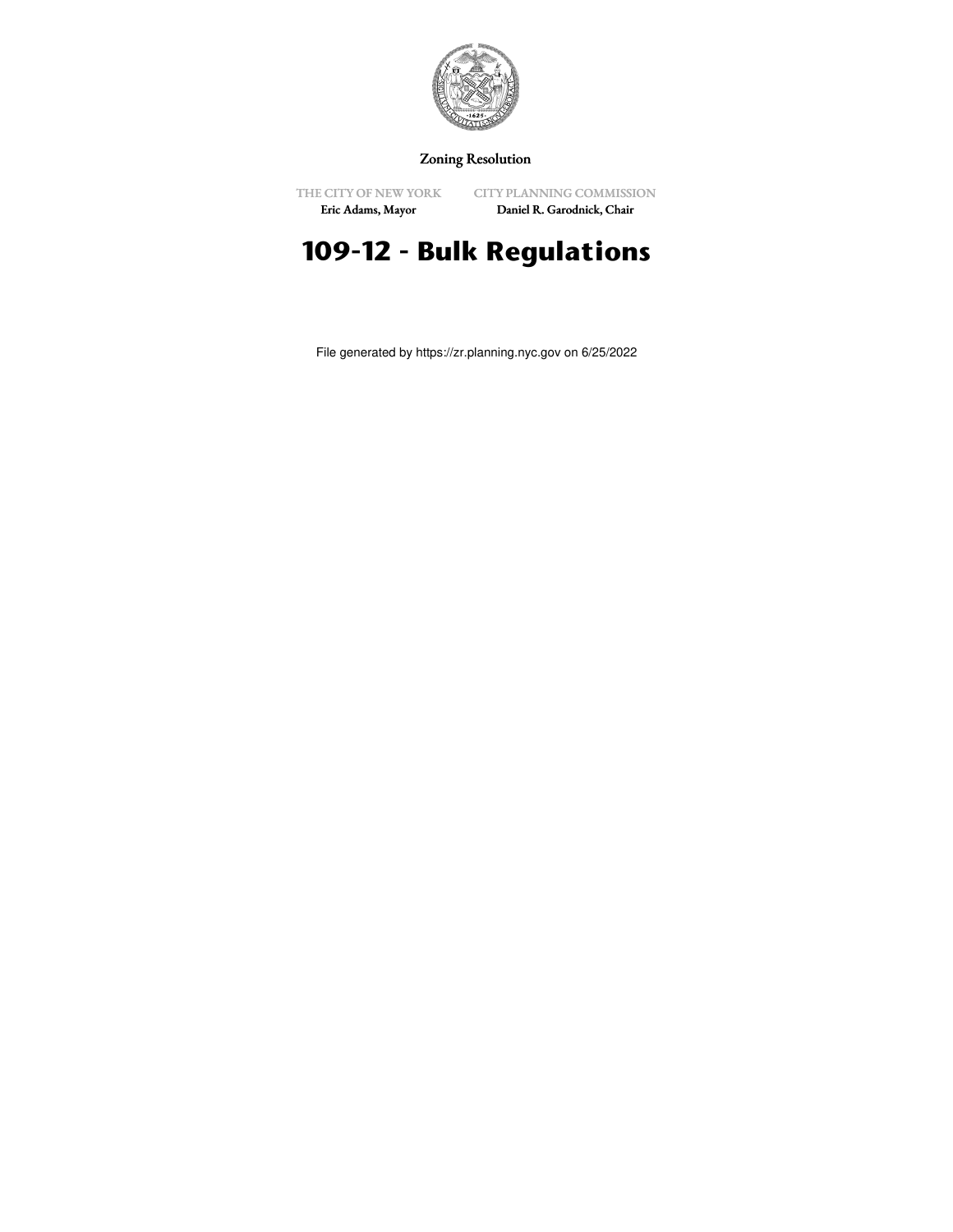## **109-12 - Bulk Regulations**

LAST AMENDED 2/3/1977

## **109-121 - Floor area regulations**

LAST AMENDED 2/2/2011

Within Area A, the maximum #floor area ratio# for a #zoning lot# shall not exceed the following:

| Lot Type                     | Maximum Permitted #Floor Area<br>Ratio# |
|------------------------------|-----------------------------------------|
| #Corner lots#                | 4.8                                     |
| #Interior# or #through lots# | 4.1                                     |

## **109-122 - Lot coverage, through lot and rear yard regulations**

LAST AMENDED 3/22/2016

Within Area A, the maximum #lot coverage# for a #zoning lot# shall not exceed the following percentages:

| Lot Type                                   | Maximum #Lot Coverage# (in<br>percent) |
|--------------------------------------------|----------------------------------------|
| #Corner lot#                               | 100                                    |
| #Interior lot#                             | 60                                     |
| #Through lot#, except as provided<br>below | 60                                     |

However, when a #through lot# is #developed# with more than one #building#, the maximum #lot coverage# on such #through lot# may be increased from 60 percent to 70 percent, provided that no portion of any #building# on such #zoning lot# penetrates the "Rear Height Limit Plane," as set forth in this Section. The Rear Height Limit Plane shall begin at a point 23 feet above #curb level# and shall be located 30 feet away from, and on both sides of, the line equidistant from the two #street lines#. The slope of the Rear Height Limit Plane shall be 2.7 feet vertical to 1 foot horizontal.

All #buildings# #developed# after February 3, 1977, shall have a #rear yard# with a depth of not less than 30 feet.